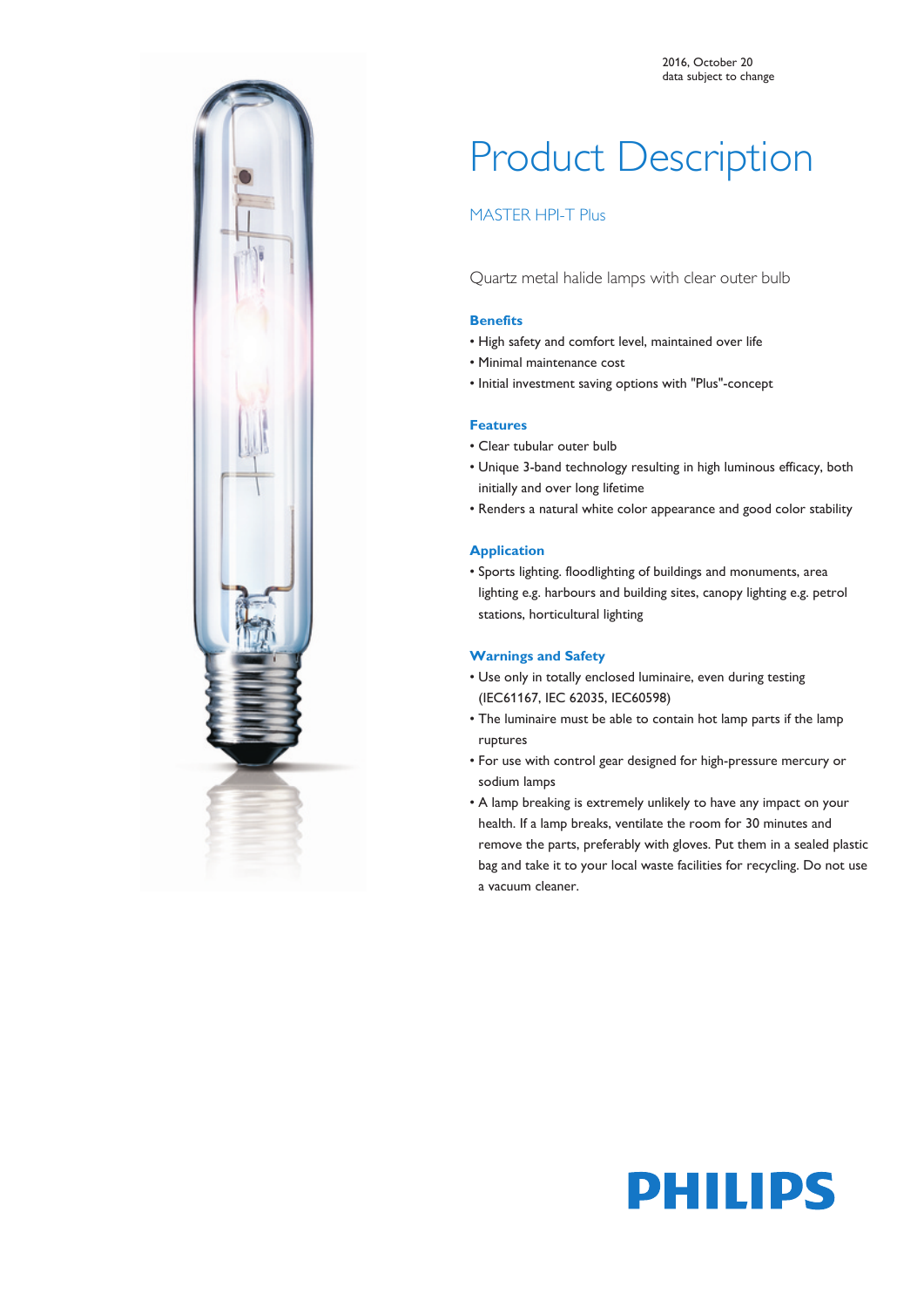## Related products



HPI-T Plus, E39/E40

Dimensional drawing



# **General Information (1/2)**

| order code   | <b>Bulb</b><br><b>Shape</b> | $Cap-$<br><b>Base</b> | Life To $10\%$<br><b>Failures</b><br>(Nom) | Life To $20%$<br><b>Failures</b><br>(Nom) | Life To<br><b>50% Fail-</b><br>ures (Min) | Life To $50\%$<br><b>Failures</b><br>(Nom) | Life To 5%<br><b>Failures</b><br>(Nom) | <b>LSF 12000</b><br>h Rated | <b>LSF 16000</b><br>h Rated | <b>LSF 2000</b><br>h Rated |
|--------------|-----------------------------|-----------------------|--------------------------------------------|-------------------------------------------|-------------------------------------------|--------------------------------------------|----------------------------------------|-----------------------------|-----------------------------|----------------------------|
| 928076109299 | T46                         | E40                   | 7500                                       | 11000                                     | $\sim$                                    | 20000                                      | 5000                                   | 76                          | 63                          | 99                         |
| 928473709299 | T46                         | E40                   | ×,                                         | 5000                                      | 10000                                     | 20000                                      | 5000                                   |                             |                             | ٠                          |
| 928481300092 | T46                         | E40                   | 7500                                       | 11000                                     |                                           | 20000                                      | 5000                                   |                             |                             | ٠                          |
| 928481300096 | T46                         | E40                   | 7500                                       | 11000                                     |                                           | 20000                                      | 5000                                   |                             |                             | ٠                          |
| 928481300097 | T46                         | E40                   | 7500                                       | 11000                                     |                                           | 20000                                      | 5000                                   |                             |                             | ٠                          |
| 928481300098 | T46                         | E40                   | 7500                                       | 11000                                     |                                           | 20000                                      | 5000                                   |                             |                             |                            |
| 928481600092 | T46                         | E40                   | 7500                                       | 11000                                     |                                           | 20000                                      | 5000                                   |                             |                             | ٠                          |
| 928481600094 | T46                         | E40                   | 7500                                       | 11000                                     | $\sim$                                    | 20000                                      | 5000                                   |                             |                             | ٠                          |
| 928481600095 | T46                         | E40                   | 7500                                       | 11000                                     |                                           | 20000                                      | 5000                                   |                             |                             | ٠                          |
| 928481600096 | T46                         | E40                   | 7500                                       | 11000                                     |                                           | 20000                                      | 5000                                   |                             |                             | ٠                          |
| 928483400191 | T46                         | E39                   | 7500                                       | 11000                                     | $\sim$                                    | 20000                                      | 5000                                   |                             | $\sim$                      | $\overline{\phantom{a}}$   |
| 928483500191 | T46                         | E39                   | 7500                                       | 11000                                     | $\sim$                                    | 20000                                      | 5000                                   |                             |                             | $\overline{\phantom{a}}$   |

#### HPI-T Plus 250W/645 E40

| Product                                                          |  | $D$ $D$ $I$               |  |
|------------------------------------------------------------------|--|---------------------------|--|
| MASTER HPI-T Plus 250VV/645 E40 1SL/12 47 mm 29 mm 155 mm 255 mm |  |                           |  |
| MASTER HPI-T Plus 250VV/645 E40 1SL/12 47 mm 29 mm 155 mm 255 mm |  |                           |  |
| HPI-T Plus 250W/645 F40 1SL/12                                   |  | 47 mm 29 mm 155 mm 255 mm |  |
| MASTER HPI-T Plus 250W/645 E40 1SL/12 47 mm 29 mm 155 mm 255 mm  |  |                           |  |
| MASTER HPI-T Plus 250W/645 F40 1SL 47 mm 29 mm 158 mm 257 mm     |  |                           |  |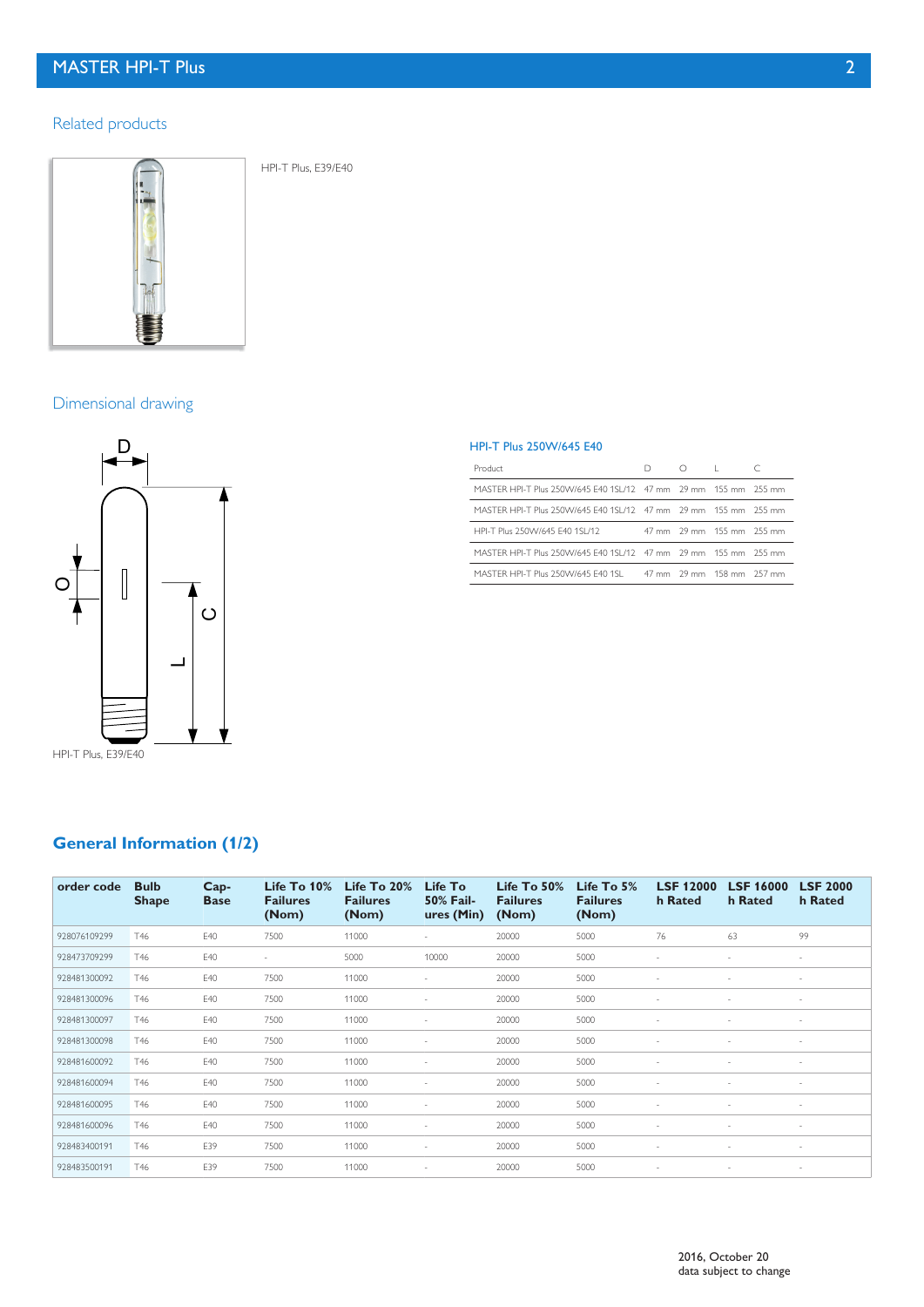## **General Information (2/2)**

| order code   | LSF 20000 h Rated | LSF 4000 h Rated         | LSF 6000 h Rated         | LSF 8000 h Rated         | <b>Operating Position</b> | <b>System Description</b>     |
|--------------|-------------------|--------------------------|--------------------------|--------------------------|---------------------------|-------------------------------|
| 928076109299 | 50                | 96                       | 93                       | 88                       | P20                       | $\sim$                        |
| 928473709299 | $\sim$            | $\overline{\phantom{a}}$ | $\overline{\phantom{a}}$ | ٠                        | P20                       | Horizontal Operating Position |
| 928481300092 |                   | $\overline{\phantom{a}}$ | $\overline{\phantom{a}}$ | ٠                        | P <sub>20</sub>           | Horizontal Operating Position |
| 928481300096 |                   | $\overline{\phantom{a}}$ | $\sim$                   | ٠                        | P <sub>20</sub>           | Horizontal Operating Position |
| 928481300097 | $\sim$            | $\overline{\phantom{a}}$ | $\overline{\phantom{a}}$ | $\overline{\phantom{a}}$ | P <sub>20</sub>           | Horizontal Operating Position |
| 928481300098 | $\sim$            | $\overline{\phantom{a}}$ | $\overline{\phantom{a}}$ | $\sim$                   | P <sub>20</sub>           | Horizontal Operating Position |
| 928481600092 |                   | $\sim$                   | $\overline{\phantom{a}}$ | ٠                        | P20                       | Horizontal Operating Position |
| 928481600094 | $\sim$            | $\overline{\phantom{a}}$ | $\overline{\phantom{a}}$ | $\sim$                   | P20                       | Horizontal Operating Position |
| 928481600095 |                   | ٠                        |                          | $\sim$                   | P20                       | Horizontal Operating Position |
| 928481600096 | $\sim$            | $\overline{\phantom{a}}$ | $\sim$                   | ٠                        | P20                       | Horizontal Operating Position |
| 928483400191 |                   | $\overline{\phantom{a}}$ | $\sim$                   | $\sim$                   | P <sub>20</sub>           | Horizontal Operating Position |
| 928483500191 | $\sim$            | $\sim$                   | $\sim$                   | $\sim$                   | P <sub>20</sub>           | Horizontal Operating Position |

# **Light Technical (1/3)**

| order code   | Chroma-<br>ticity Coor-<br>dinate X<br>(Nom) | Chroma-<br>ticity Coor-<br>dinate Y<br>(Nom) | Color<br>Code | <b>Color Desig-</b><br>nation | <b>Correlated</b><br>Color<br>Tempera-<br>ture (Nom) | Color<br>Rendering<br>Index (Nom) | <b>LLMF</b><br>12000 h<br>Rated | <b>LLMF</b><br>16000h<br>Rated | <b>LLMF</b><br>2000 h<br><b>Rated</b> | <b>LLMF</b><br>20000 h<br><b>Rated</b> |
|--------------|----------------------------------------------|----------------------------------------------|---------------|-------------------------------|------------------------------------------------------|-----------------------------------|---------------------------------|--------------------------------|---------------------------------------|----------------------------------------|
| 928076109299 | 365                                          | 377                                          | 645           | Cool White (CW)               | 4500                                                 | 65                                | 68                              | 63                             | 90                                    | 60                                     |
| 928473709299 | 369                                          | 375                                          | 643           | Cool White (CW)               | 4300                                                 | 65                                |                                 |                                | $\sim$                                | $\sim$                                 |
| 928481300092 | 365                                          | 377                                          | 645           | Cool White (CW)               | 4500                                                 | 65                                |                                 |                                |                                       |                                        |
| 928481300096 | 365                                          | 377                                          | 645           | Cool White (CW)               | 4500                                                 | 65                                |                                 |                                |                                       | $\overline{\phantom{a}}$               |
| 928481300097 | 365                                          | 377                                          | 645           | Cool White (CW)               | 4500                                                 | 65                                |                                 |                                |                                       |                                        |
| 928481300098 | 365                                          | 377                                          | 645           | Cool White (CW)               | 4500                                                 | 65                                |                                 |                                | $\sim$                                | $\sim$                                 |
| 928481600092 | 361                                          | 372                                          | 645           | Cool White (CW)               | 4500                                                 | 65                                |                                 |                                |                                       |                                        |
| 928481600094 | 361                                          | 372                                          | 645           | Cool White (CW)               | 4500                                                 | 65                                |                                 |                                | $\sim$                                | $\sim$                                 |
| 928481600095 | 361                                          | 372                                          | 645           | Cool White (CW)               | 4500                                                 | 65                                |                                 |                                |                                       |                                        |
| 928481600096 | 361                                          | 372                                          | 645           | Cool White (CW)               | 4500                                                 | 65                                |                                 |                                | $\sim$                                | $\sim$                                 |
| 928483400191 | 365                                          | 377                                          | 645           | Cool White (CW)               | 4500                                                 | 69                                |                                 |                                |                                       | $\sim$                                 |
| 928483500191 | 361                                          | 372                                          | 645           | Cool White (CW)               | 4500                                                 | 69                                |                                 |                                | $\sim$                                | $\sim$                                 |

# **Light Technical (2/3)**

| order code   | <b>LLMF</b><br>4000 h<br>Rated | <b>LLMF</b><br>6000h<br>Rated | <b>LLMF</b><br>8000h<br><b>Rated</b> | <b>Lumen</b><br>Mainte-<br>nance<br>10000 h<br>(Nom) | <b>Lumen</b><br>Mainte-<br>nance 2000<br>$h$ (Min) | <b>Lumen</b><br>Mainte-<br>nance 2000<br>h (Nom) | Lumen<br>Mainte-<br>nance<br>20000 h | Lumen<br>Mainte-<br><b>nance 5000</b><br>$h$ (Min) | <b>Lumen</b><br>Mainte-<br>nance 5000<br>h (Nom) | <b>Luminous</b><br><b>Efficacy</b><br>(rated)<br>(Nom) |
|--------------|--------------------------------|-------------------------------|--------------------------------------|------------------------------------------------------|----------------------------------------------------|--------------------------------------------------|--------------------------------------|----------------------------------------------------|--------------------------------------------------|--------------------------------------------------------|
| 928076109299 | 82                             | 77                            | 73                                   | $\sim$                                               | ×.                                                 | $\overline{\phantom{a}}$                         | $\overline{\phantom{a}}$             | $\sim$                                             | $\sim$                                           | 84                                                     |
| 928473709299 |                                |                               |                                      | 75                                                   | 80                                                 | 90                                               | ٠                                    | 70                                                 | 85                                               | 90                                                     |
| 928481300092 |                                |                               | ٠                                    | 70                                                   | 75                                                 | 90                                               | 60                                   | 65                                                 | 80                                               | 84                                                     |
| 928481300096 |                                |                               |                                      | 70                                                   | 75                                                 | 90                                               | 60                                   | 65                                                 | 80                                               | 84                                                     |
| 928481300097 |                                |                               |                                      | 70                                                   | 75                                                 | 90                                               | 60                                   | 65                                                 | 80                                               | 84                                                     |
| 928481300098 |                                |                               |                                      | 70                                                   | 75                                                 | 90                                               | 60                                   | 65                                                 | 80                                               | 84                                                     |
| 928481600092 |                                |                               |                                      | 70                                                   | 75                                                 | 90                                               | 60                                   | 65                                                 | 80                                               | 84                                                     |
| 928481600094 |                                |                               |                                      | 70                                                   | 75                                                 | 90                                               | 60                                   | 65                                                 | 80                                               | 84                                                     |
| 928481600095 |                                |                               |                                      | 70                                                   | 75                                                 | 90                                               | 60                                   | 65                                                 | 80                                               | 84                                                     |
| 928481600096 |                                |                               |                                      | 70                                                   | 75                                                 | 90                                               | 60                                   | 65                                                 | 80                                               | 84                                                     |
| 928483400191 |                                |                               | ٠                                    | 70                                                   | 75                                                 | 90                                               | 60                                   | 65                                                 | 80                                               | 84                                                     |
| 928483500191 |                                |                               |                                      | 70                                                   | 75                                                 | 90                                               | 60                                   | 65                                                 | 80                                               | 89                                                     |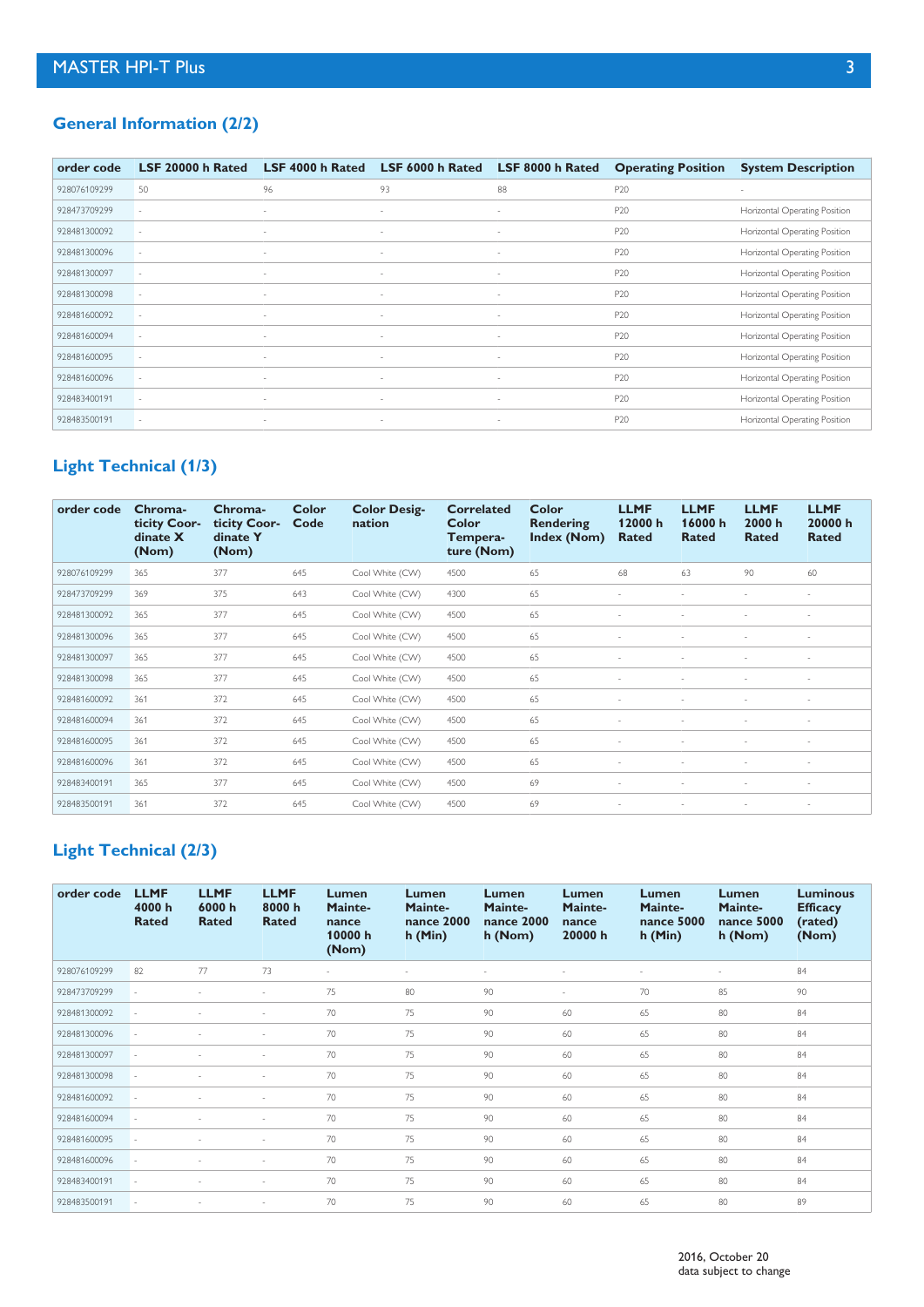# **Light Technical (3/3)**

| order code   | <b>Luminous Flux (Rated)</b><br>(Min) | <b>Luminous Flux (Rated)</b><br>(Nom) |
|--------------|---------------------------------------|---------------------------------------|
| 928076109299 |                                       | 20500                                 |
| 928473709299 | 30000                                 | 35000                                 |
| 928481300092 | 18500                                 | 20500                                 |
| 928481300096 | 18500                                 | 20500                                 |
| 928481300097 | 18500                                 | 20500                                 |
| 928481300098 | 18500                                 | 20500                                 |
| 928481600092 | 30000                                 | 32000                                 |

|              | order code Luminous Flux (Rated)<br>(Min) | <b>Luminous Flux (Rated)</b><br>(Nom) |
|--------------|-------------------------------------------|---------------------------------------|
| 928481600094 | 30000                                     | 32000                                 |
| 928481600095 | 30000                                     | 32000                                 |
| 928481600096 | 30000                                     | 32000                                 |
| 928483400191 | 18500                                     | 20500                                 |
| 928483500191 | 30000                                     | 32000                                 |

# Light technical





# **Operating and Electrical**

| order code   | Lamp<br>Current<br>(EM)<br>(Nom) | <b>Voltage</b><br>(Max) | <b>Voltage</b><br>(Min) | <b>Voltage</b><br>(Nom) | Power<br>(Rated)<br>(Nom) |
|--------------|----------------------------------|-------------------------|-------------------------|-------------------------|---------------------------|
| 928076109299 | 2.10                             | 138                     | 118                     | 128                     | 245.0                     |
| 928473709299 | 3.4                              | 135                     | 115                     | 125                     | 390                       |
| 928481300092 | 2.1                              | 138                     | 118                     | 128                     | 245                       |
| 928481300096 | 2.1                              | 138                     | 118                     | 128                     | 245                       |
| 928481300097 | 2.1                              | 138                     | 118                     | 128                     | 245                       |
| 928481300098 | 2.1                              | 138                     | 118                     | 128                     | 245                       |
| 928481600092 | 3.4                              | 135                     | 115                     | 125                     | 382                       |
| 928481600094 | 3.4                              | 135                     | 115                     | 125                     | 382                       |
| 928481600095 | 3.4                              | 135                     | 115                     | 125                     | 382                       |
| 928481600096 | 3.4                              | 135                     | 115                     | 125                     | 382                       |
| 928483400191 | 2.1                              | 138                     | 118                     | 128                     | 245                       |
| 928483500191 | 3.4                              | 135                     | 115                     | 125                     | 382                       |

# **Mechanical and Housing**

| order code   | <b>Bulb Finish</b> |
|--------------|--------------------|
| 928076109299 | Clear              |
| 928473709299 | Clear              |
| 928481300092 | Clear              |
| 928481300096 | Clear              |
| 928481300097 | Clear              |
| 928481300098 | Clear              |
| 928481600092 | Clear              |
| 928481600094 | Clear              |
| 928481600095 | Clear              |
| 928481600096 | Clear              |
| 928483400191 | Clear              |
| 928483500191 | Clear              |